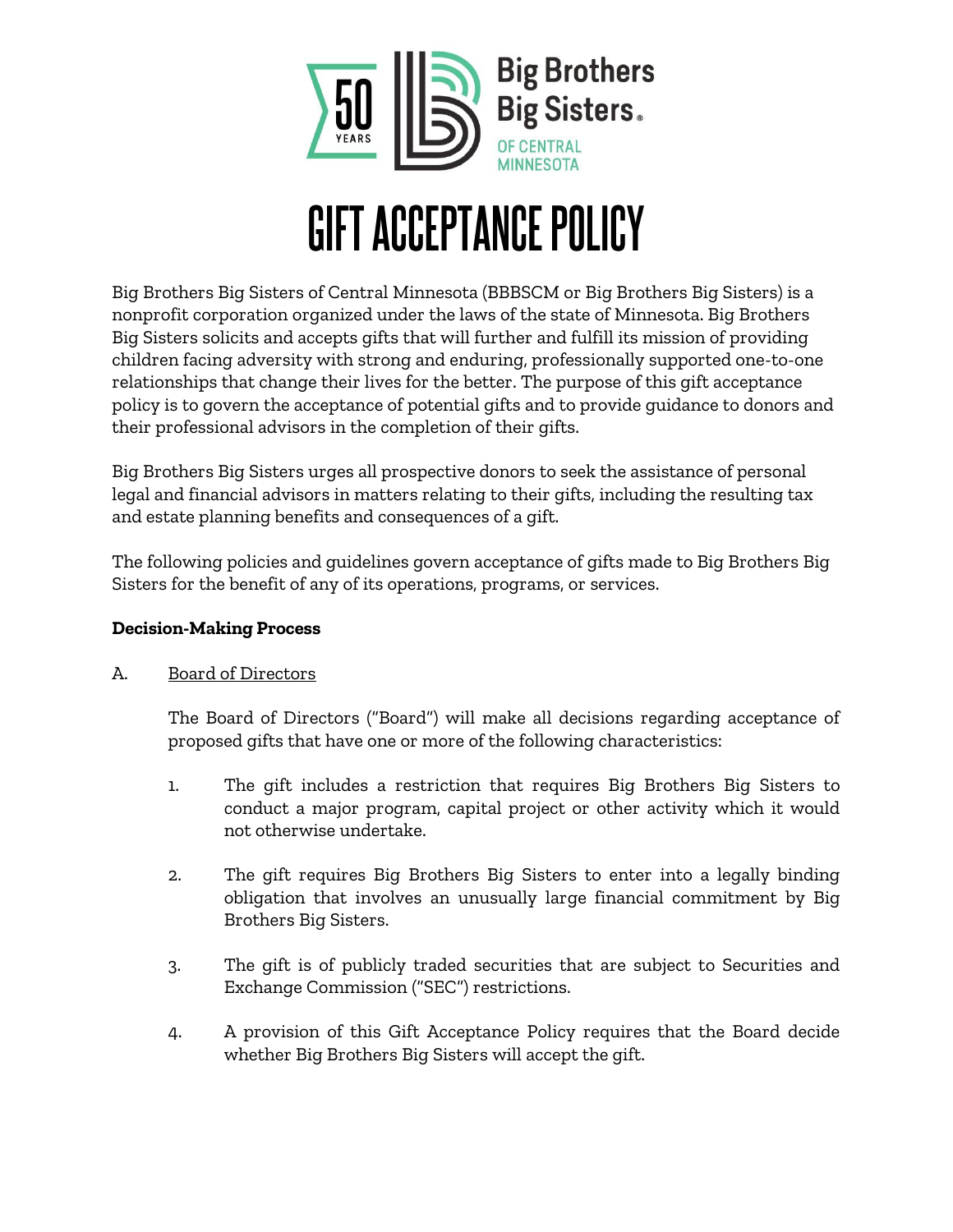- 5. The Gift Acceptance Committee, in its discretion, refers the proposed gift to the Board for a final decision.
- 6. The proposed gift requires an exception to this Gift Acceptance Policy.

#### B. Gift Acceptance Committee

The Gift Acceptance Committee will consist of a group of individuals or designees selected by Big Brothers Big Sisters for their understanding of the organization and its goals and their involvement in fund development for Big Brothers Big Sisters. The Gift Acceptance Committee will review and make all decisions regarding acceptance of the following kinds of gifts:

- 1. Gifts of tangible personal property (*e.g.,* artwork, computers, and other equipment) valued at more than \$5,000.
- 2. A provision of this Gift Acceptance Policy requires that the Gift Acceptance Committee decide whether Big Brothers Big Sisters will accept the gift.
- 3. Gifts that involve contracts, restrictions, or buy-sell agreement, or other documents that require Big Brothers Big Sisters to assume a legally binding obligation.
- 4. Gifts that will generate unrelated business taxable income for Big Brothers Big Sisters.
- 5. Gifts that present any special risk of liability for Big Brothers Big Sisters.
- 6. All restricted gifts.
- 7. Gifts that involve an interest in real estate.
- 8. Any gift referred to the Gift Acceptance Committee by the Executive Director.

#### C. Executive Director

The Executive Director or his or her designee will review and make final decisions regarding acceptance of all types of gifts not described in sections A and B above.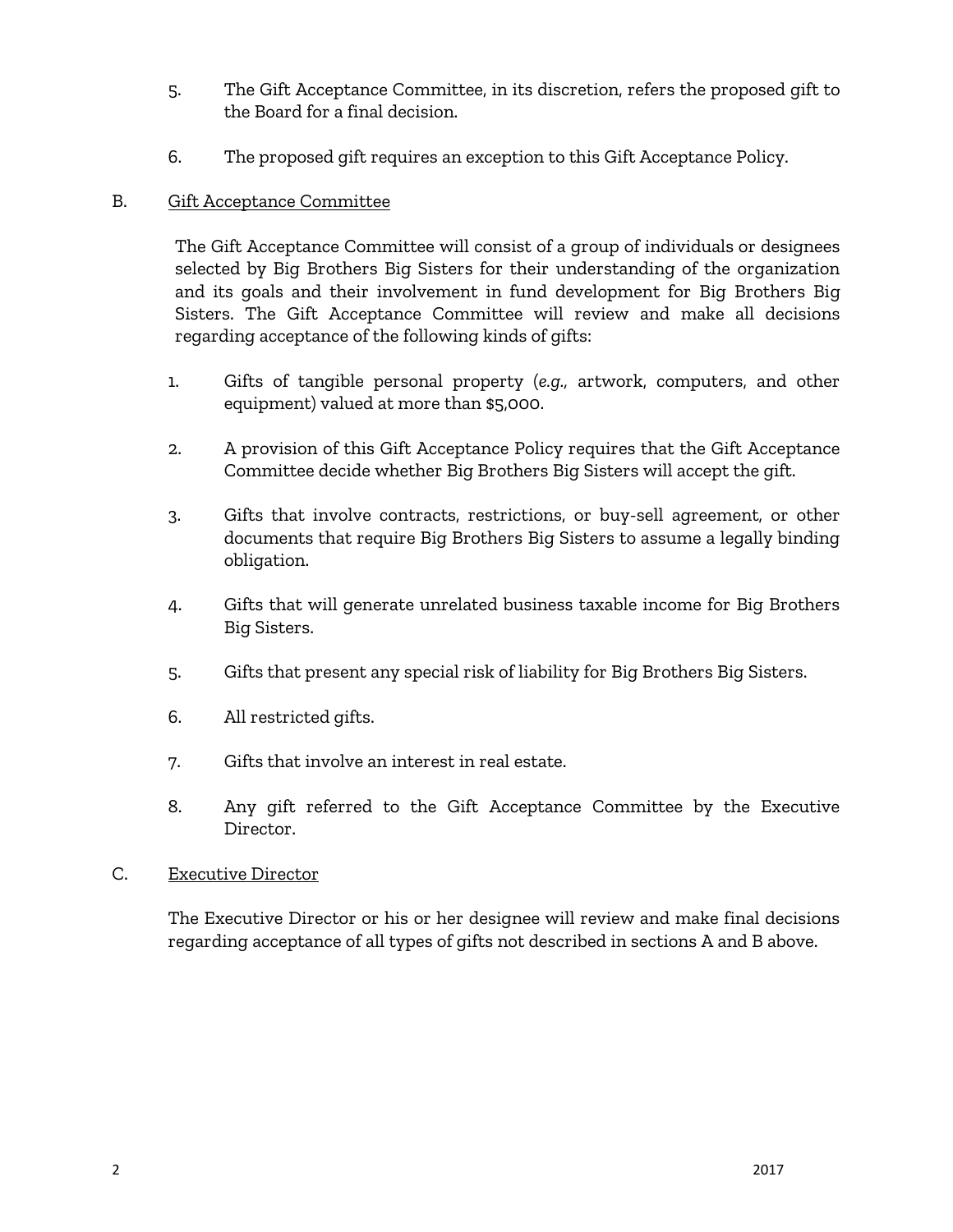#### **Review Procedures**

- A. *Gifts Generally Accepted Without Review* The Executive Director is authorized to accept the following gifts on behalf of the organization:
	- 1. *Cash*. Cash gifts are generally acceptable in any form, including check, money order, credit card, or online.
		- i. Checks should be made out to Big Brothers Big Sisters of Central Minnesota.
		- ii. Donors wishing to make a gift by credit card must provide the card type (e.g., Visa, MasterCard, Discover), card number, expiration date, CVV code, zip code, and name of the card holder as it appears on the credit card.
	- 2. *Marketable Securities*. Marketable securities that are not subject to SEC restrictions may be accepted by the Executive Director without review. Marketable securities may be transferred electronically to our designated account maintained at one or more brokerage firms or delivered physically with the transferor's endorsement or signed stock power (with appropriate signature guarantees) attached. Big Brothers Big Sisters establishes the date of the gift on the day that Big Brothers Big Sisters legally receives the securities. The Treasurer or his or her designee must determine the disposition of each gift of publicly traded securities. The normal preference of Big Brothers Big Sisters is to liquidate donated publicly traded securities as soon as feasible..
	- 3. *Tangible Personal Property* The Executive Director has the authority to accept all gifts of tangible personal property with a value of \$5,000 or less that support Big Brothers Big Sisters' mission.
- B. *Gifts Accepted Subject to Prior Review*—The following provides guidance on gifts that are subject to review by the Gift Acceptance Committee prior to acceptance.
	- 1. *Tangible Personal Property*. The Gift Acceptance Committee will review and determine whether to accept any gifts of tangible personal property exceeding \$5,000 in light of the following considerations:
		- i. Does the property further the organization's mission or useful for the organization's purposes?
		- ii. Is the property marketable?
		- iii. Are there any unacceptable restrictions imposed on the property?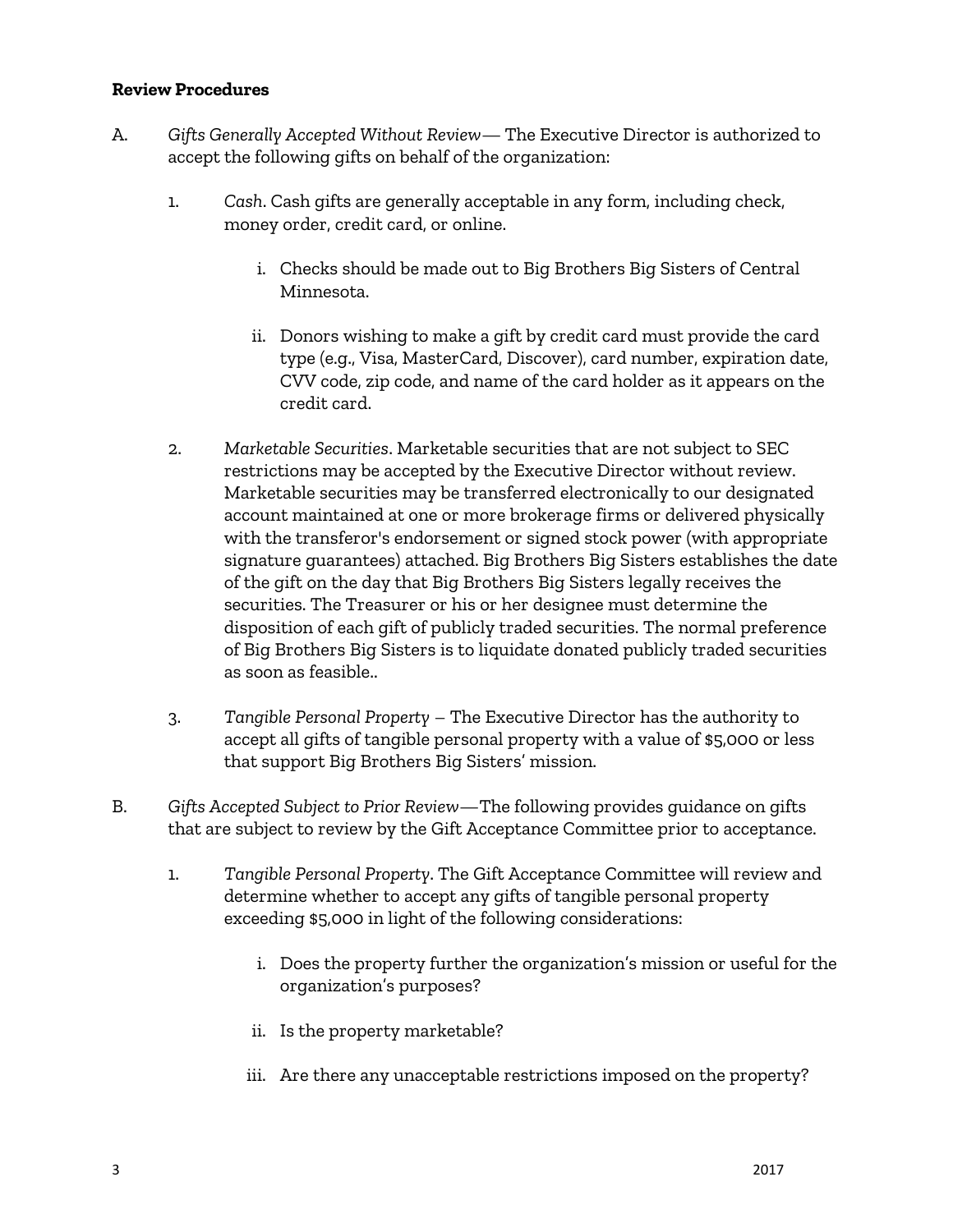- iv. What are the carrying costs for the property for which Big Brothers Big Sisters may be responsible?
- v. Is the title/provenance of the property clear?
- 2. *Life Insurance*. Big Brothers Big Sisters may accept gifts of life insurance where Big Brothers Big Sisters is named as both beneficiary and owner of the insurance policy. If there are additional premium payments to be made, the donor must agree to pay any future premium payments owing on the policy prior to Big Brothers Big Sisters accepting the gift of the insurance policy. If the donor ceases to pay the premiums on such a policy, Big Brothers Big Sisters reserves the right to continue paying the premiums on the policy or pursue legitimate exit strategies after Gift Acceptance Committee review.
- 3. *Real Estate*. All gifts of real estate are subject to review by the Gift Acceptance Committee. Prior to acceptance of any gift of real estate other than a personal residence, Big Brothers Big Sisters will require a certified appraisal and a title report. Once received, Big Brothers Big Sisters requires an initial geology and/or environmental review by a qualified geology and/or environmental firm. In the event that the initial review reveals a potential problem, the organization may retain a qualified geology and/or environmental firm to conduct a geology and/or environmental audit. Before accepting title to real estate, Big Brothers Big Sisters will obtain appropriate insurance coverage for the property, either by adding the property to an existing policy or by obtaining a separate policy if necessary. Criteria for acceptance of gifts of real estate includes:
	- i. Is the property useful for the organization's purposes?
	- ii. Is the property readily marketable?
	- iii. Are there covenants, conditions, restrictions, reservations, easements, encumbrances or other limitations associated with the property?
	- iv. Are there carrying costs (including insurance, property taxes, mortgages, notes, or the like) or maintenance expenses associated with the property?
	- v. Does the geology and/or environmental review or audit reflect that the property is damaged or otherwise requires remediation?
- 4. *Charitable Lead Trusts and Charitable Remainder Trusts* Big Brothers Big Sisters will accept a distribution of property from a charitable remainder trust upon its termination subject to the criteria for acceptance of outright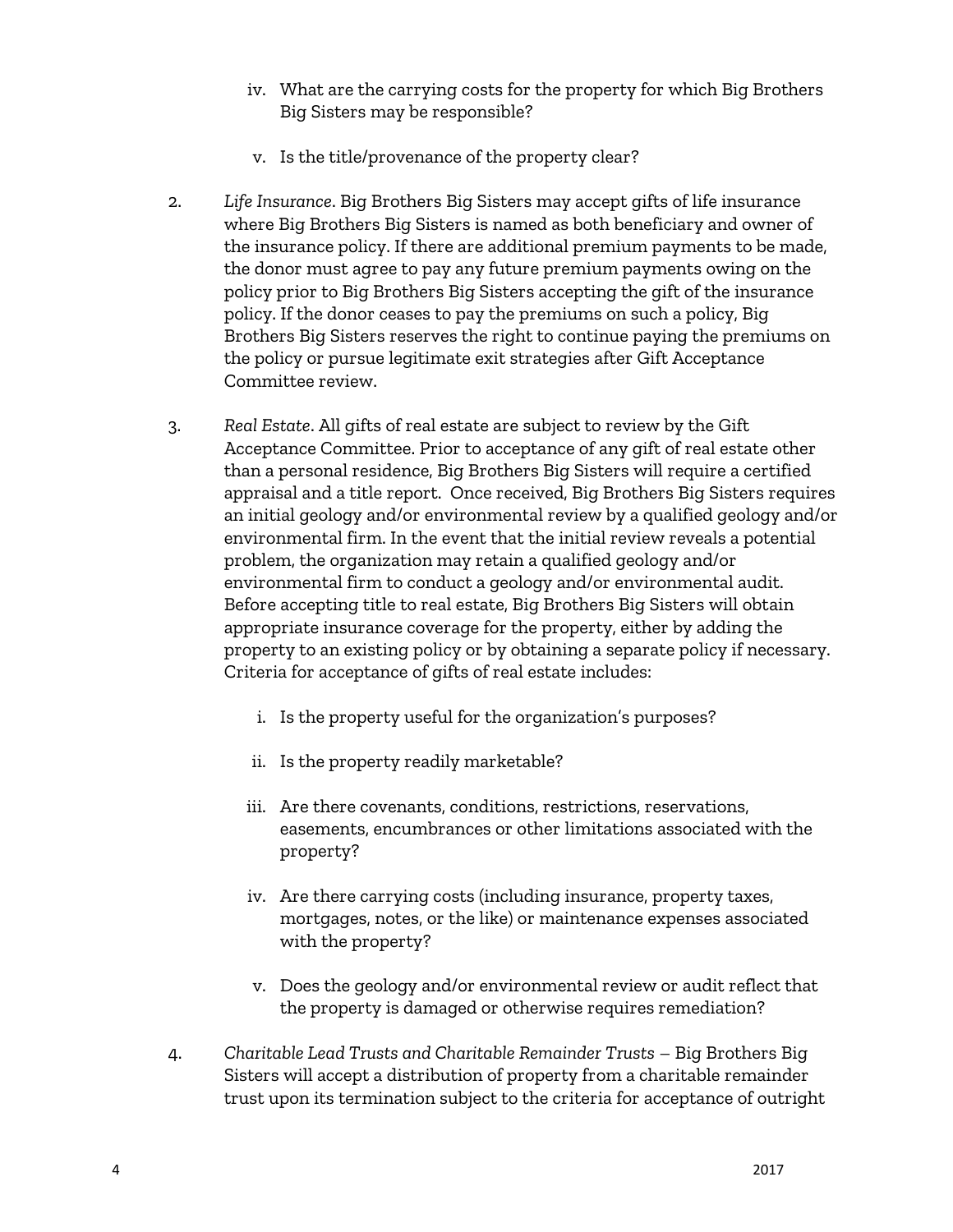gifts of the same type of property set out above. Big Brothers Big Sisters will accept a distribution of property from a charitable lead trust subject to the criteria for acceptance of outright gifts of the same type of property set out above.

- 5. *Gifts with Restrictions*  Decisions regarding gifts with restrictions and the acceptance or refusal of that gift, will be made by the Board after recommendation from the Gift Acceptance Committee. Big Brothers Big Sisters will not accept gifts that:
	- i. Would result in Big Brothers Big Sisters violating its corporate charter;
	- ii. Would result in Big Brothers Big Sisters losing its status as an IRC § 501(c)(3) non-profit organization;
	- iii. Are too difficult or too expensive to administer in relation to their value;
	- iv. Would result in any unacceptable consequences for Big Brothers Big Sisters; or
	- v. Are for purposes outside of or that are in conflict with Big Brothers Big Sisters' mission.

## **Bequests under Revocable Trusts and Wills**

Donors are encouraged to name Big Brothers Big Sisters as beneficiaries of their wills or their revocable trusts. Big Brothers Big Sisters will accept a distribution of assets from a donor's estate or revocable trust subject to the criteria for acceptance of the property to be received through the bequest established above.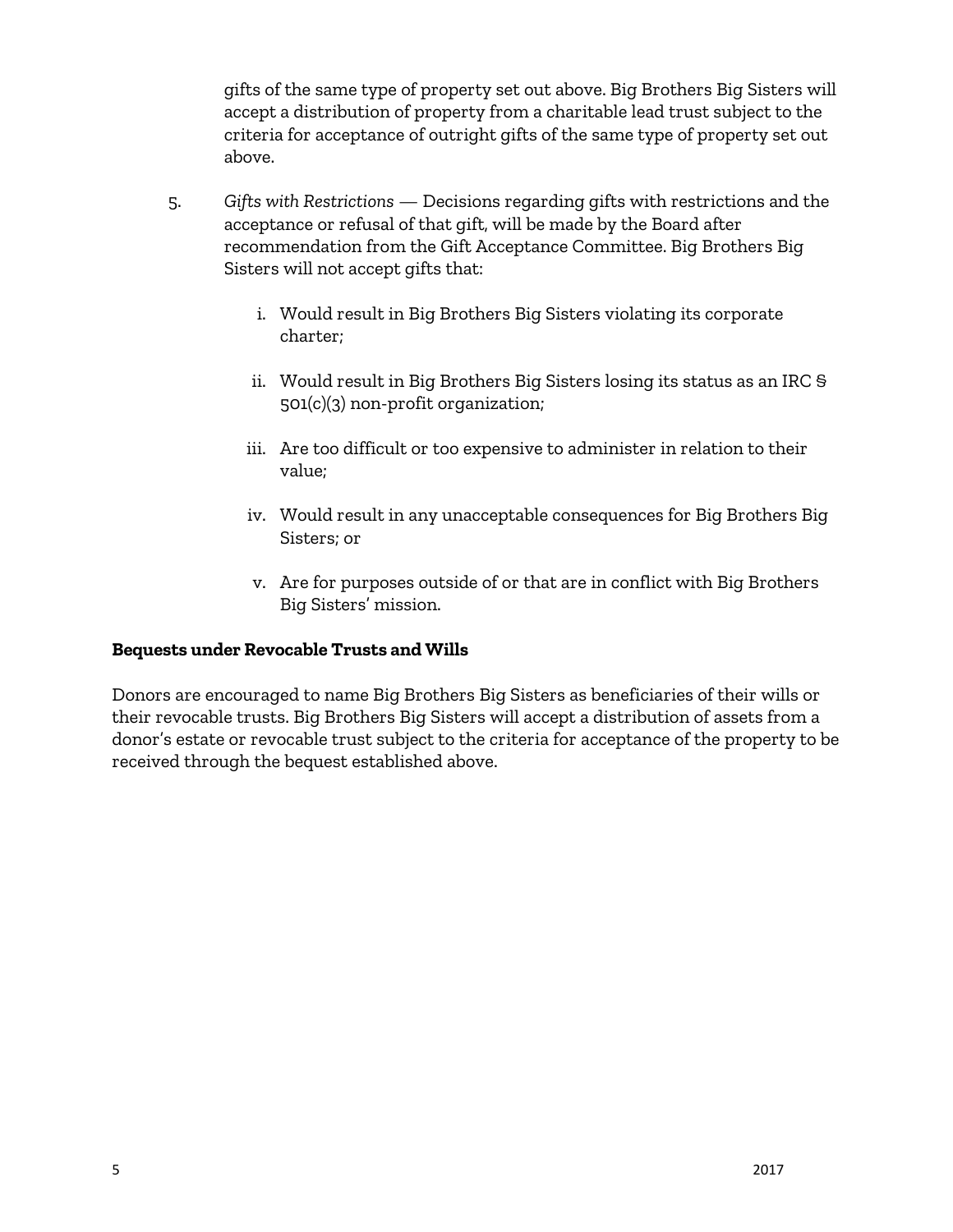#### **Gifts of Services**

Big Brothers Big Sisters will accept gifts of services donated in-kind if such services are needed and useful to Big Brothers Big Sisters. Acceptance of such gifts will be approved by the Development Director, in consultation with the Executive Director.

Because gifts of services are typically not deductible for income tax purposes, Big Brothers Big Sisters will thank the donor and acknowledge the gift but avoid making any statement that implies the gift is deductible.

# **Appraisal Requirements for Gifts of Property**

Non-cash charitable gifts are subject to special rules promulgated by the IRS. In order to claim a charitable deduction the donor will need to complete IRS form 8283 (appraisal summary) and submit it with the donor's income tax return filed for the year the gift is made. If the gift is valued at more than \$5,000, in most cases the donor will need to obtain an independent and qualified appraisal. Big Brothers Big Sisters is not permitted to and will not appraise any gift, but will cooperate with donors by; providing appropriate documentation of receipt of the gift, including attesting that the gift arrived on the specified date and that it will use the item for a purpose related to the institution, if applicable. Any acknowledgement will describe the property received but not the value of such property.

## **Responsibility for IRS Filings**

- A. When applicable, the completion of IRS Form 8283 is the responsibility of the donor.
- B. It will be the responsibility of the Development Director to file IRS Form 8282 upon the sale or disposition of any asset donated to Big Brothers Big Sisters and sold within three years of receipt, when the charitable deduction value of the item is more than \$5,000. This form will be filed within 125 days of the date of sale or disposition of the asset.

## **Gift Receipts**

- A. *Contemporaneous Written Acknowledgement* In the case of all gifts with a value of \$250 or more, Big Brothers Big Sisters must provide the donor with a gift receipt no later than January 1 of the year following the year in which the gift is completed. The receipt must:
	- 1. Give a description of the gift property but not its value.
	- 2. State whether Big Brothers Big Sisters provided any goods or services to the donor in consideration for the gift.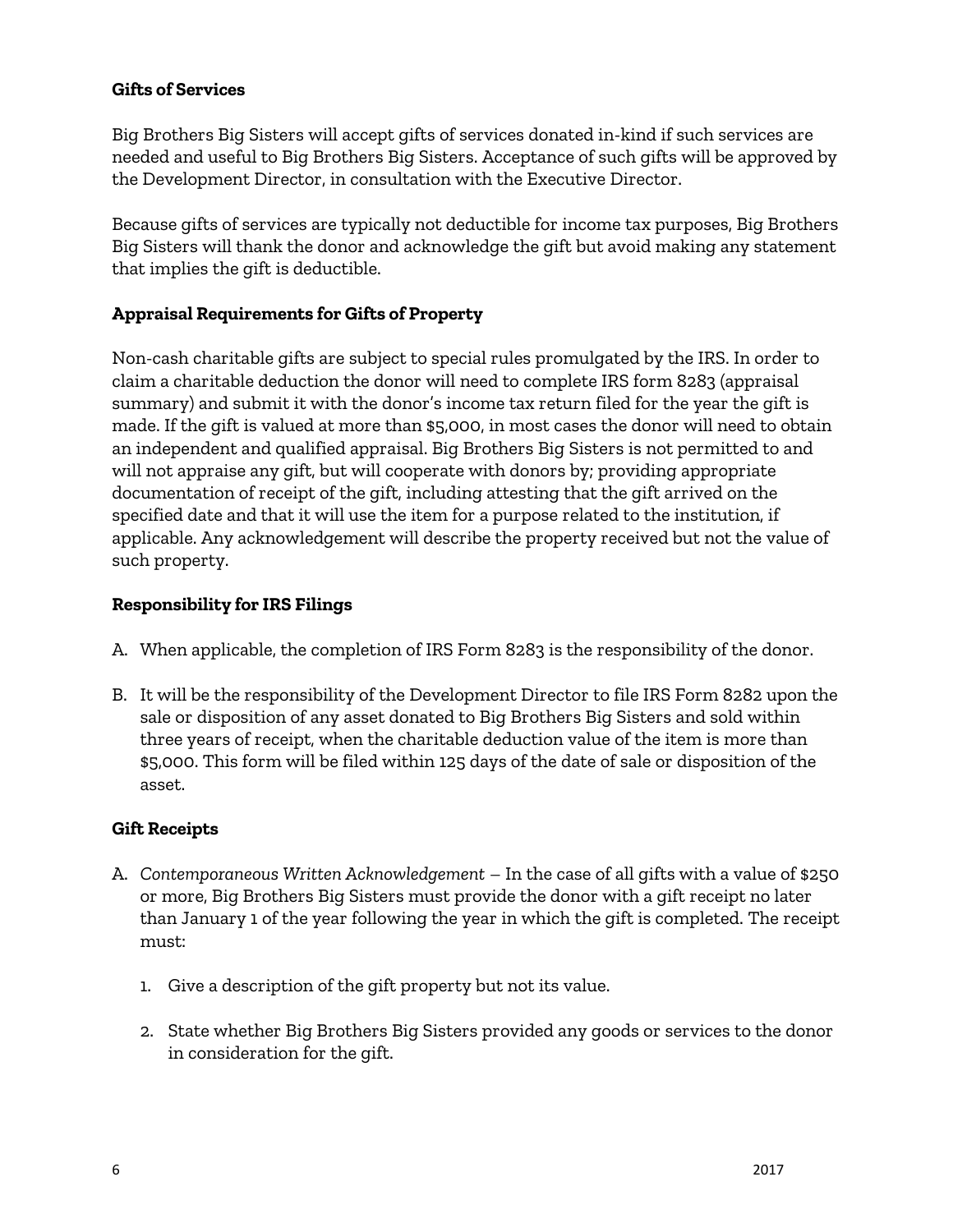- 3. Include Big Brothers Big Sisters' good faith estimate of the fair market value of any goods or services it provides to the donor in consideration for the gift..
- B. *Quid Pro Quo Disclosure Statement* When a donor makes a gift of \$75 or more and Big Brothers Big Sisters provides goods or services in consideration for the gift, Big Brothers Big Sisters must provide the donor with a quid pro quo disclosure, which may be incorporated into a gift receipt described above if appropriate. Big Brothers Big Sisters must provide the disclosure to the donor at the time of the solicitation or the receipt of the gift. The disclosure must:
	- 1. State that the amount of the donor's deductible charitable contribution is the amount by which the value of the gift property exceeds the value of the goods or services Big Brothers Big Sisters provided in consideration for the gift.
	- 2. Give a good faith estimate of the value of the goods or services Big Brothers Big Sisters provided to the donor in consideration for the gift.

# **Conflicts of Interest**

All personnel employed to administer or solicit donations will be paid a salary or hourly wage, and will not receive a commission that might give such personnel an undesired personal interest in any agreement. Personnel will not engage in activities that conflict with their fiduciary, ethical, or legal duties and responsibilities.

# **Legal Counsel and Advice**

The Big Brothers Big Sisters Staff and/or Board may provide gift planning assistance and information to donors. Donors will, however, be urged to seek their own counsel in matters pertaining to their planned gifts, taxes, and estate planning.

Big Brothers Big Sisters is not engaged in the practice of law or tax, and therefore will not draft any legal instruments such as wills and trusts or provide legal or tax advice.

Except as otherwise mentioned, Big Brothers Big Sisters will NOT pay legal fees that pertain to the drafting of legal gift documents. It may, however, provide sample agreements and/or suggested wording to donors and their advisors for final approval by a donor's attorney. Each party to a gift document should pay the fees for its own legal counsel's role in the process, i.e., drafting or review.

On occasion, the Board may determine it is in the best interest of the organization to consider payment of legal fees for very limited circumstances, such as the final administration of a Charitable Remainder Trust in which Big Brothers Big Sisters is named as sole beneficiary and, under such circumstances, to do so.

Big Brothers Big Sisters will not act as trustee for under any trust agreement. Donors must arrange trusteeship with a commercial, charitable, or individual fiduciary.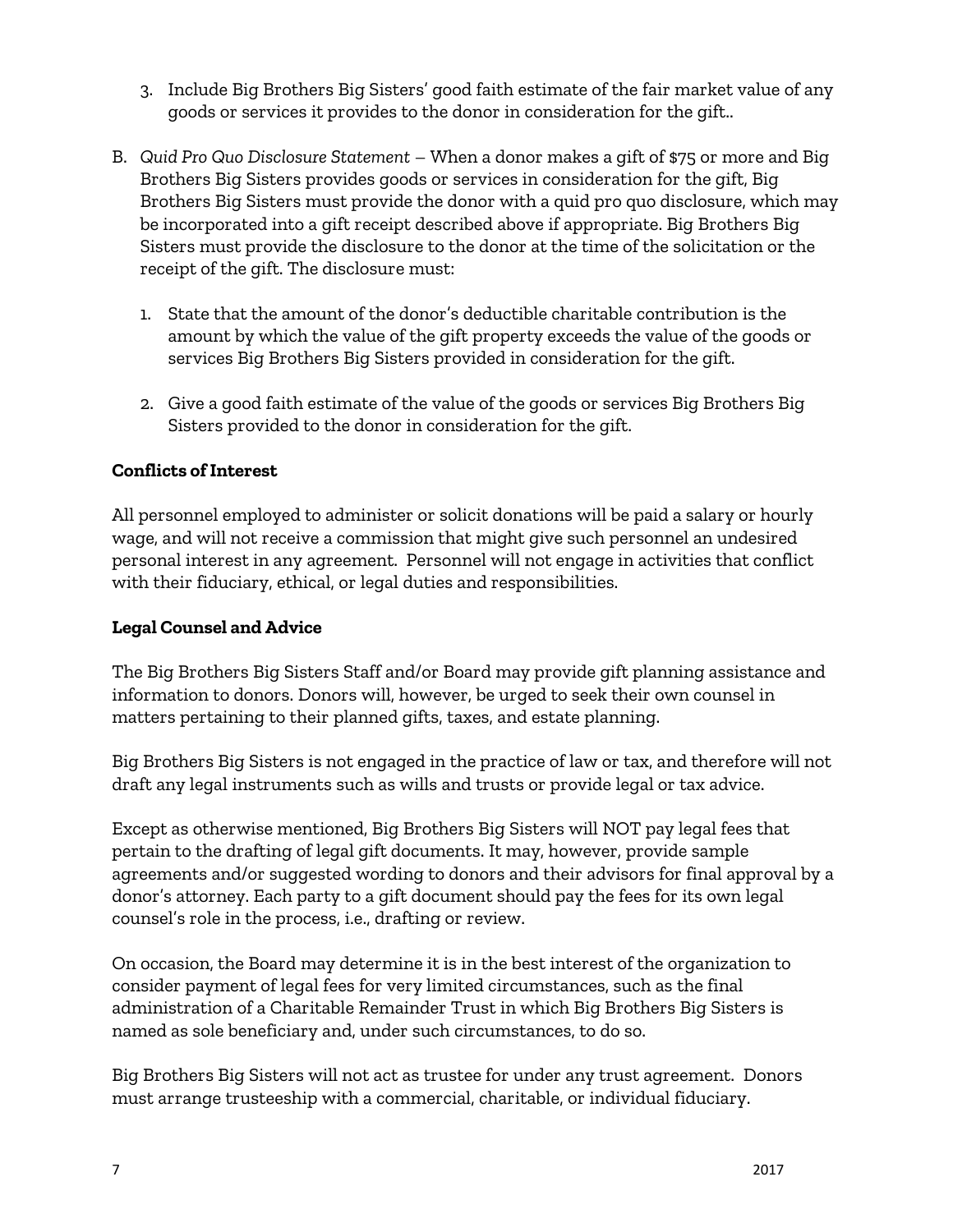Exceptions to this rule may be made on a case-by-case basis by the Board with consultation from a legal advisor

# **Use of Legal Advisor**

Big Brothers Big Sisters will seek advice from its legal advisor in matters relating to the acceptance of a gift when appropriate. Review by the legal advisor is highly recommended for, but not limited to, the following:

- A. A gift of any asset subject to a restriction on its sale or transfer.
- B. Any proposed gift identified as a "problem" gift under the screening procedures explained below.
- C. Gifts that are subject to unusual or complex restrictions with respect to their use.
- D. Documents naming Big Brothers Big Sisters as trustee or requiring Big Brothers Big Sisters to act in any fiduciary capacity.
- E. Gifts that involve trusts or other legal structures that contain limitations on Big Brothers Big Sisters' use or title to the gifted property.
- F. Gifts requiring Big Brothers Big Sisters to assume financial or other obligations.
- G. Transactions with potential conflicts of interest.
- H. Gifts of property which may be subject to environmental or other regulatory restrictions.

# **Screening for Problem Gifts**

In all cases of proposed gifts that involve a transfer of property to Big Brothers Big Sisters with a value in excess of \$100,000, the Executive Director and the Gift Acceptance Committee must undertake the screening procure set out below before deciding whether to accept the gift. These procedures are designed to help the Gift Acceptance Committee determine whether the proposed gift poses any unusual risks or problems, such as lack of genuine donative intent, shopping among institutions for the most favorable gift terms, and the possibility of a challenge to the gift or Big Brothers Big Sisters' administration of it by members of the donor's family. In screening for problem gifts, the Gift Acceptance Committee must make reasonable efforts to obtain answers to the following questions:

- A. Does the donor already have a positive connection with Big Brothers Big Sisters?
- B. Do the donor's comments and questions regarding the proposed gift suggest that the donor believes the donor and/or the donor's family can literally come out ahead financially as a result of the gift?